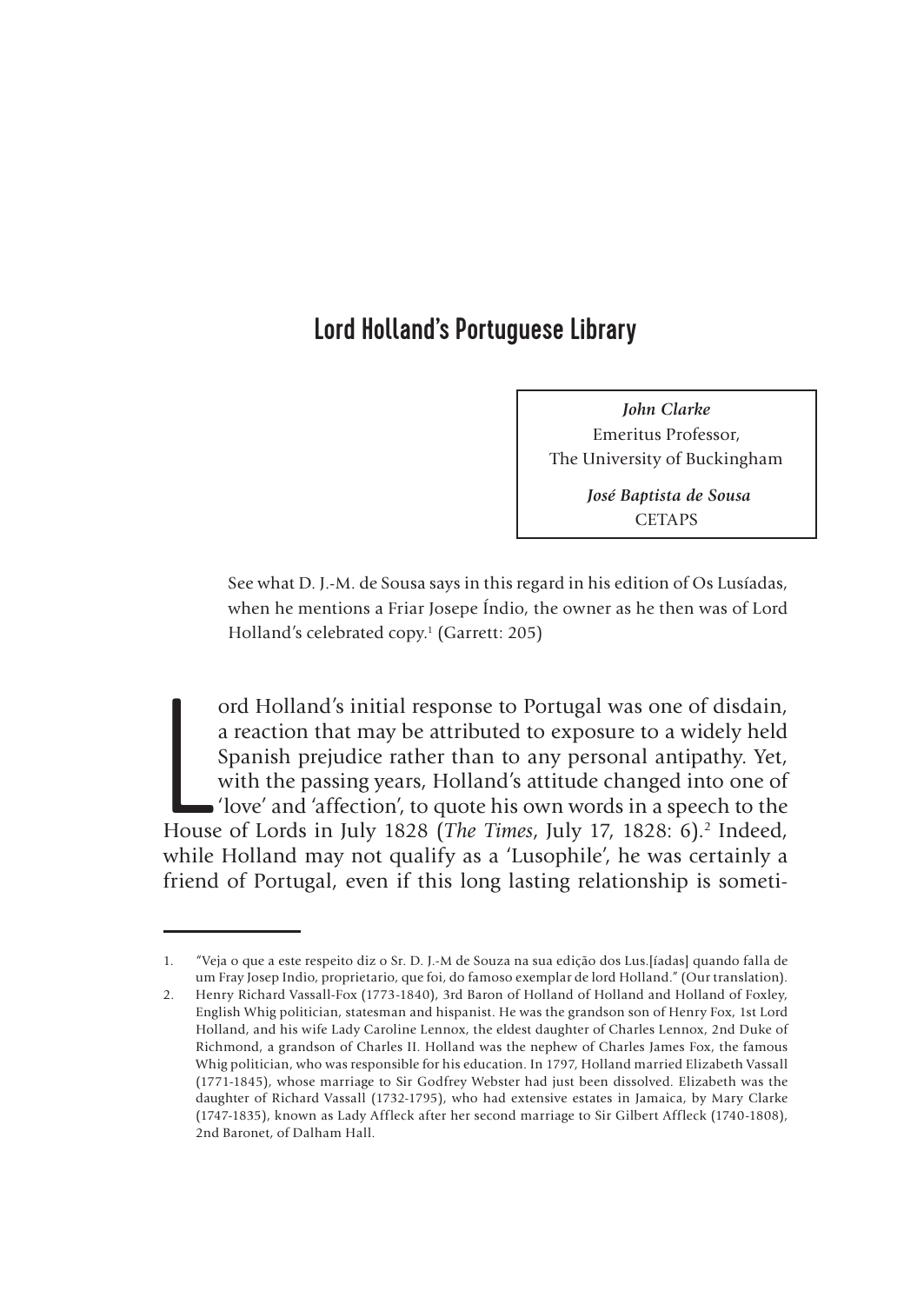mes difficult to trace. Apart from John of Gaunt or George Canning, there is probably no other example in the long history of relations between the two countries of an English politician who devoted himself to Portugal as Holland did. The impressive collection of Portuguese books and manuscripts that Holland collected throughout his long and rewarding life is probably one of the strongest evidence of such affection. The Portuguese section at the Holland House Library, was often consulted by several celebrated authors like Robert Southey (1774-1843), John Adamson (1787-1855), *Morgado* de Mateus<sup>3</sup> and perhaps even Almeida Garrett (1799-1854), the reputed founder of Portuguese Romanticism. This article is a contribution to the study of Lord Holland's Portuguese Library, from the perspective of the history of books and libraries, and also investigates the importance of this Library to the study and diffusion of the Portuguese culture and literature in England in the first half of the nineteenth century.

It was probably the Spanish poet Manuel José Quintana y Lorenzo (1772-1857) who introduced Lord Holland to Portuguese literature during his visit to Madrid in 1803. Quintana's admission in a letter to Holland on 7 February 1805 that he could not read "(…) any of their books, except for Camões's works (…)", suggests that Holland had at least some acquaintance with the master of the Portuguese Renaissance literature (Quintana to Holland, Madrid, 7 Feb. 1805', apud Alonso: 317).<sup>4</sup> Sometime earlier, probably also in 1803, Lady Holland requested Sir Henry Chamberlain (1773-1829), British Consul at Lisbon, to obtain copies of correspondence thought to be preserved at the Torre do Tombo (National Archives) (British Library, Holland House Papers, MSS Add. 51632, Papers Relative to Portugal: H. Chamberlain to Lady Holland, f. 3<sup>r</sup>, 29 Nov. 1803).<sup>5</sup>

<sup>3.</sup> D. José Maria do Carmo de Sousa Botelho Mourão e Vasconcelos (1758-1825), 5th *Morgado* de Mateus, Portuguese diplomatist and editor, the son of D. Luís António de Sousa Botelho Morão (1722- 1798), Governor of São Paulo, by his wife, D. Leonor Ana Luísa José de Portugal (1722-*c*.1806). José Maria was Minister at Stockholm, Copenhagen, Paris and St Petersburg. He married twice: firstly, in 1783, to D. Maria Teresa Soares de Noronha (1760-1785), daughter of D. José de Noronha and D. Mariana Isabel das Montanhas Ribeiro Soares, who bored him one son, D. José Luís de Sousa Botelho Mourão e Vasconcelos (1785-1855), 1st Conde de Vila Real; the second, on 17 October 1802, to Adélaïde Marie Emilie Filleul, who became known as Madame de Sousa (1761-1836).

<sup>4.</sup> "Yo no puedo leer libro ninguno suyo, sino las obras de Camoens." (Our translation).

<sup>5.</sup> Sir Henry Chamberlain (1773-1829), Consul General and Chargé d'Affaires at Lisbon and Rio de Janeiro.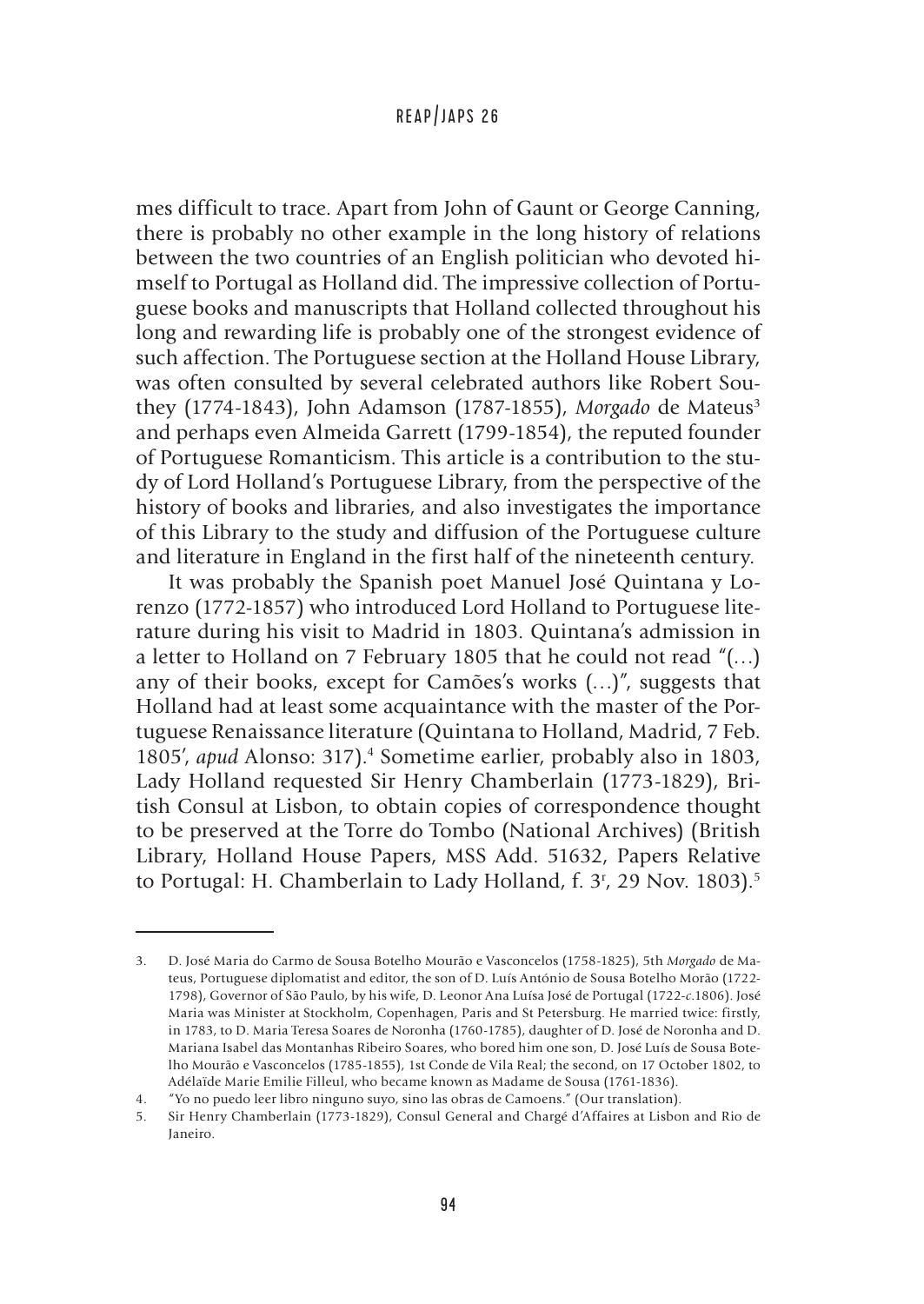This request – possibly on Dr John Allen's behalf – corresponds to the Hollands' first reported interest in things Portuguese.<sup>6</sup> As Chamberlain's answer to Lady Holland is dated 29 November 1803 together with the fact that the request would have required Chamberlain to make enquiries about the location of these documents, suggests that Lady Holland's letter preceded the reply perhaps by some months.

Lord Holland's first recorded interest in Portuguese books also dates to 1803, when he wrote from Madrid to Chamberlain, asking for a copy of Diogo Machado's *Bibliotheca Lusitana*, a catalogue of Portuguese authors accompanied by biographical notices.<sup>7</sup> Chamberlain replied on 24 November 1803, explaining that he had sent a copy through M. Couëssin, a French traveller about to leave for Madrid. (BL, HHP, MSS Add. 51632, Papers Relative to Portugal: H. Chamberlain to Lord Holland, ff.  $1$ <sup>r</sup>-[1<sup>v</sup>], 24 Nov. 1803) During his visit to Portugal in 1804-1805, while confined to his home for almost a month by poor weather and Lady Holland's illness, Holland found it difficult to keep himself amused. (BL, HHP, MSS Add. 51737, Lord Holland to Caroline Fox, f. 165r , 16 Jan. 1805) He read a lot, notably Robert Southey's translation of *Amadis of Gaul*, a romance of chivalry usually attributed to the Portuguese troubadour Joham de Lobeira (1261-1325), though sometimes to Vasco de Lobeira (†1403), knighted after the famous Battle of Aljubarrota (1385). Spanish scholars claim the author is unknown.<sup>8</sup> "What an odd man that Southey is  $(...)$ ", Holland wrote to his sister on 10 January, "(...) full of genius imagination & most wonderfully diligent." (BL, HHP, MSS Add. 51737, Lord Holland to Caroline Fox, f. 163<sup>v</sup>, 10 Jan. 1805)

Lord Holland's interest in Portuguese books is also suggested

<sup>6.</sup> John Allen (1771-1843), Scottish physician, historian and political essayist, graduated in medicine in 1791 at the University of Edinburgh. He accompanied the Hollands to the Peninsula in 1802 in the quality of private physician and secretary, a position he held for the rest of his life.

<sup>7.</sup> Diogo Barbosa Machado, *Bibliotheca Lusitana: Historica, Critica, e Chronologia*. 4 vols. (Lisboa Occidental: Na Officina de Antonio Isidoro da Fonseca, 1741-1759).

<sup>8.</sup> Southey's translation was made from the Spanish Garci Rodríguez de Montalvo, editor of the first printed version, *Los quatro libros del Virtuoso caballero Amadís de Gaula* (Zaragoza: Coci, 1508), who claimed to have edited the text from old manuscripts (Southey, "Preface" to *Amadis of Gaul*: 123- 24). The translation was made from a later edition, as the only known copy of the first edition, preserved at the British Library, was discovered at Ferrara in 1872 by the bibliophile and book collector Edwin Tross.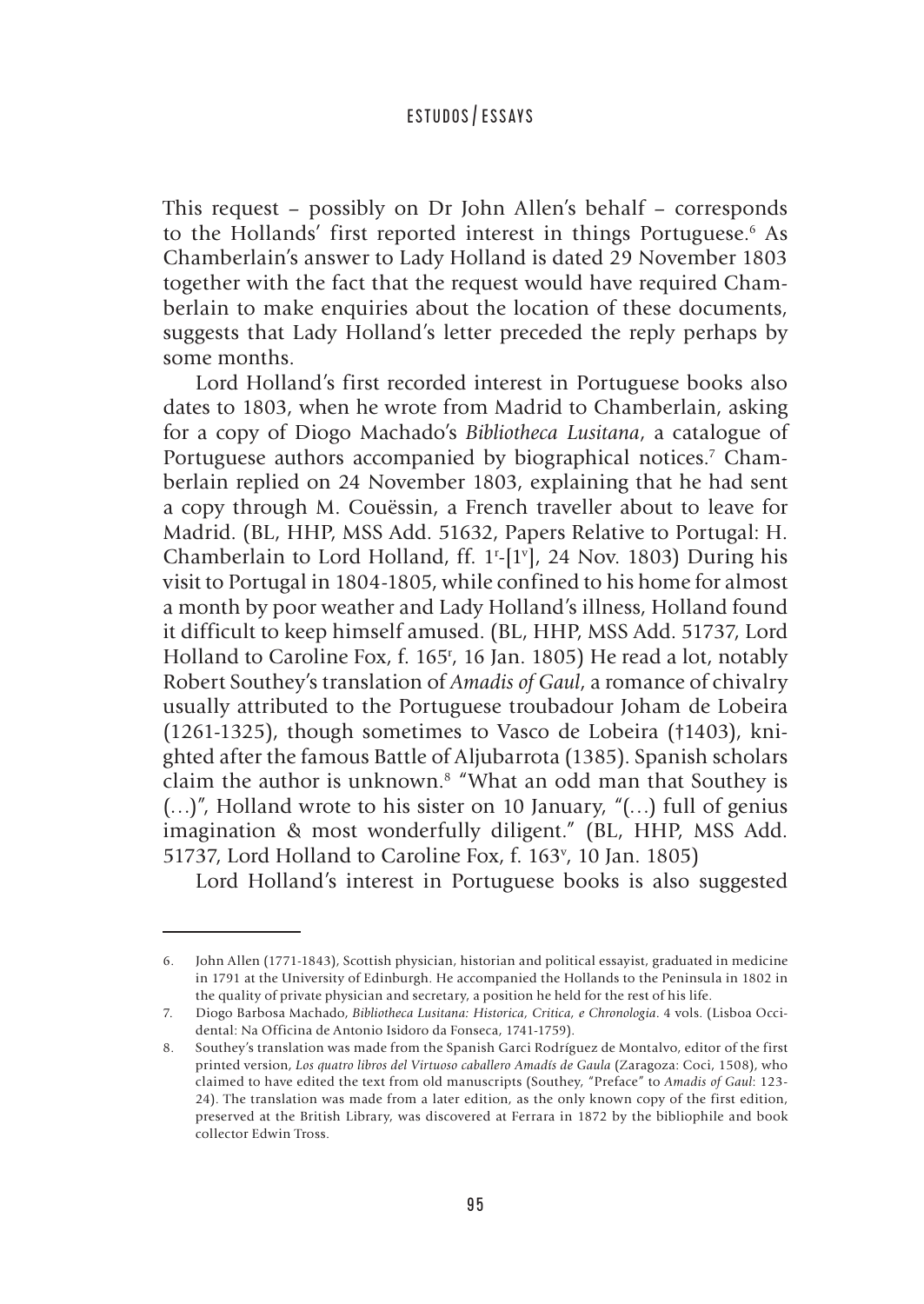by the frequent presence at Holland House of Richard Heber (1773- 1833), MP for Oxford University and a famous bibliophile who owned an extensive Portuguese library. Heber was in a dinner at Kensington on 6 December 1821, also attended by D. José de Sousa Botelho, the future Conde de Vila Real,9 Lady Affleck (Lady Holland's mother), Mr Adair,<sup>10</sup> Mr and Mrs Smith and Mr Charles Ellis. (BL, HHP, MSS Add. 51953, Dinner Books: 1819-1825, f. 75r , 6 Dec. 1821) Lady Holland said of Heber: "His memory is quite remarkable, and his ready application of verses and stories smart and brisk", (Vassall, *apud* Ilchester, *Chronicles*: 31) while Henry Edward Fox, later fourth Lord Holland, $11$  who set by his side in a dinner on 27 January 1823, wrote in his journal:

> He is good-natured and has acquired a good deal with all his book-collecting and reading, but is rather in the Oxford style of humbug, which is so very odious. I rather like him. He is very much given to drinking and eating, which his friends!!! say has deadened his understanding. (154)

The importance of Heber's Portuguese collection is acknowledged in John Adamson's preface to his *Memoirs of the Life and Writings of Luís de Camoens*: "(…) the name of his friend Mr Gooden, and that of Mr Heber, to whose stores of Portuguese literature he has had fee access." (1: xii) Heber's fabulous library was sold after his death in several auctions in 1834-1835, while an impressive catalogue was printed in 12 parts (3 volumes) as *Bibliotheca Heberiana*. During his exile in Britain between 1828 and 1831, Almeida Garrett often visited the libraries of the British Museum, Heber and Gooden, whose

<sup>9.</sup> D. José Luís de Sousa Botelho Mourão e Vasconcelos (1785-1855), 1st Conde de Vila Real and 6th *Morgado* de Mateus, Portuguese diplomat and statesman, the son of D. José Maria do Carmo de Sousa Botelho Mourão e Vasconcelos (1758-1825), 5th *Morgado* de Mateus, by his first wife, D. Maria Teresa Soares de Noronha (1760-1785). He married in 1811 D. Teresa Frederica Cristina de Sousa e Holstein (1786-1841), the Duque de Palmela's sister.

<sup>10.</sup> Sir Robert Adair (1763-1855), British diplomat and politician, son of Robert Adair, surgeon to George III.

<sup>11.</sup> Henry Edward Fox (1802-1859), afterwards 4th Lord Holland, the son of Henry Richard Vassall-Fox and his wife Elizabeth Vassall. He was born at Holland House on 7 March 1802 and died at Naples on 8 December 1859. Henry Edward married on 9 May 1833 Mary Augusta Coventry (1812-1889), daughter of George William Coventry, 8th Earl of Coventry, by Lady Mary Beauclerk. The couple had no issue and the barony became extinct.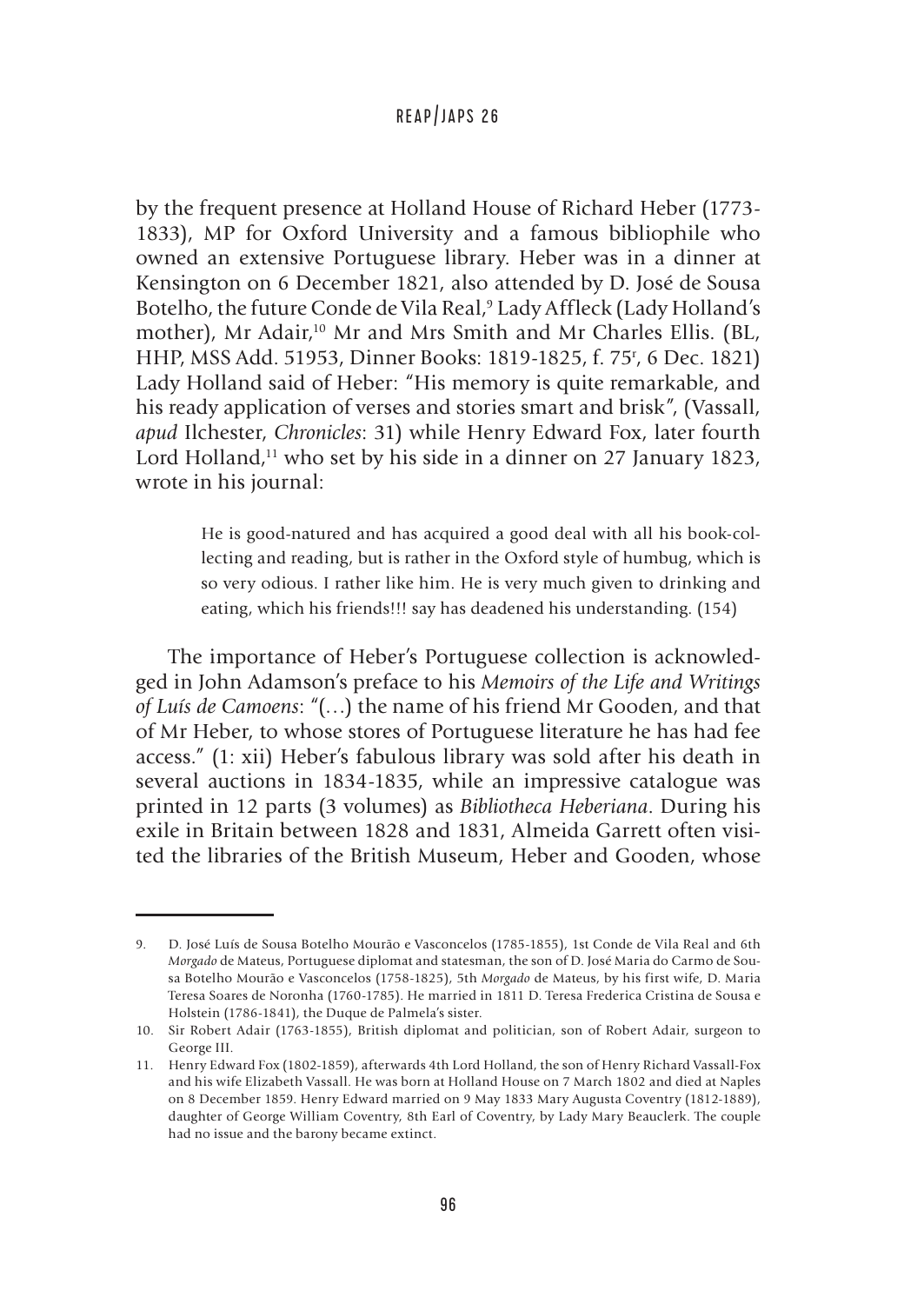Portuguese collections proved useful when composing ballads such as *Adozinda*, a verse romance inspired by Walter Scott's minstrelsies. (Sousa:  $118$ )<sup>12</sup> It is also possible that Garrett, like so many other middle-class Italian or Spanish *émigrés*, may have occasionally visited Holland House while attaché to the Portuguese Legation in London (1829-1831), but we could not hitherto find any clear evidence to support this conclusion.

Like his father, Stephen Fox,<sup>13</sup> Henry Richard Fox was an avid book collector, although, as Lord Ilchester observed in a typewritten "Note on the Holland House Library" preserved at the British Library, "(…) Lord Holland could not afford rarities, except at low prices", especially after the "(…) diminution in Lady Holland's income from the West Indies as a result of the Abolition of the Slave Trade." (BL, Hodgson Papers, MSS Add. 54721, Miscellaneous Papers Relating to Holland House, by Lord Ilchester: Note on the Holland House Library, f. 1<sup>r</sup>.)<sup>14</sup> Because of gambling debts Stephen Fox left at his death on 16 December 1774, his widow was forced to lease Holland House and move with her children to Ampthill Park, Bedfordshire, while an auction was held by Christie towards the end of 1775 to sell all furniture and books. (Sousa and Clarke: 129) The surviving *A Catalogue of the Noble, Select and Elegant Library, of the Rt. Hon. Stephen Lord Holland*, suggests that, unlike his son who became a devoted bibliophile, Stephen Fox was rather a compulsive buyer, apparently without any criteria. In the course of his life, the third Lord Holland collected an impressive library, including several rare

<sup>12.</sup> James Gooden (1773-1851), British merchant in the Portuguese and Brazilian trade with literary and antiquary tastes. Gooden's impressive collection of Portuguese books and manuscripts was consulted by Robert Southey, John Adamson and Almeida Garrett. In the preface to his *History of Brazil*, Southey thanks Gooden for lending him a life of João de Almeida and other manuscripts. (2: [i]) John Adamson, who must have met Gooden at Oporto, makes a similar acknowledgement in his *Bibliotheca Lusitana*, thanking Gooden, together with the King's Librarian, Heber and Southey, for assisting him with his studies on Portuguese literature. (iii) Sir Francis Sacheverell Darwin (1786- 1859), who visited Portugal in 1808 on his way to Spain, mentions "(…) a Mr Gooden, a very polite merchant", with whom he "dined every day". A few days later, at Lisbon, Darwin reencountered Gooden, who had sailed round from Oporto. (8, 13)

<sup>13.</sup> Stephen Fox (1745-1774), 2nd Baron Holland of Holland and Holland of Foxley, Peer, the eldest son of Henry Fox (1705-1774), 1st Baron Holland of Foxley, and his wife Lady Georgiana Carolina Fox, *née* Lennox (1723-1774), 1st Baroness Holland of Holland. Stephen, or "Ste" as he was known in intimacy, married in 1766 Lady Mary Fitzpatrick (1746/7-1778).

<sup>14.</sup> Ilchester's typewritten text on the Holland House Library with MS corrections, possibly for inclusion in the auction catalogue.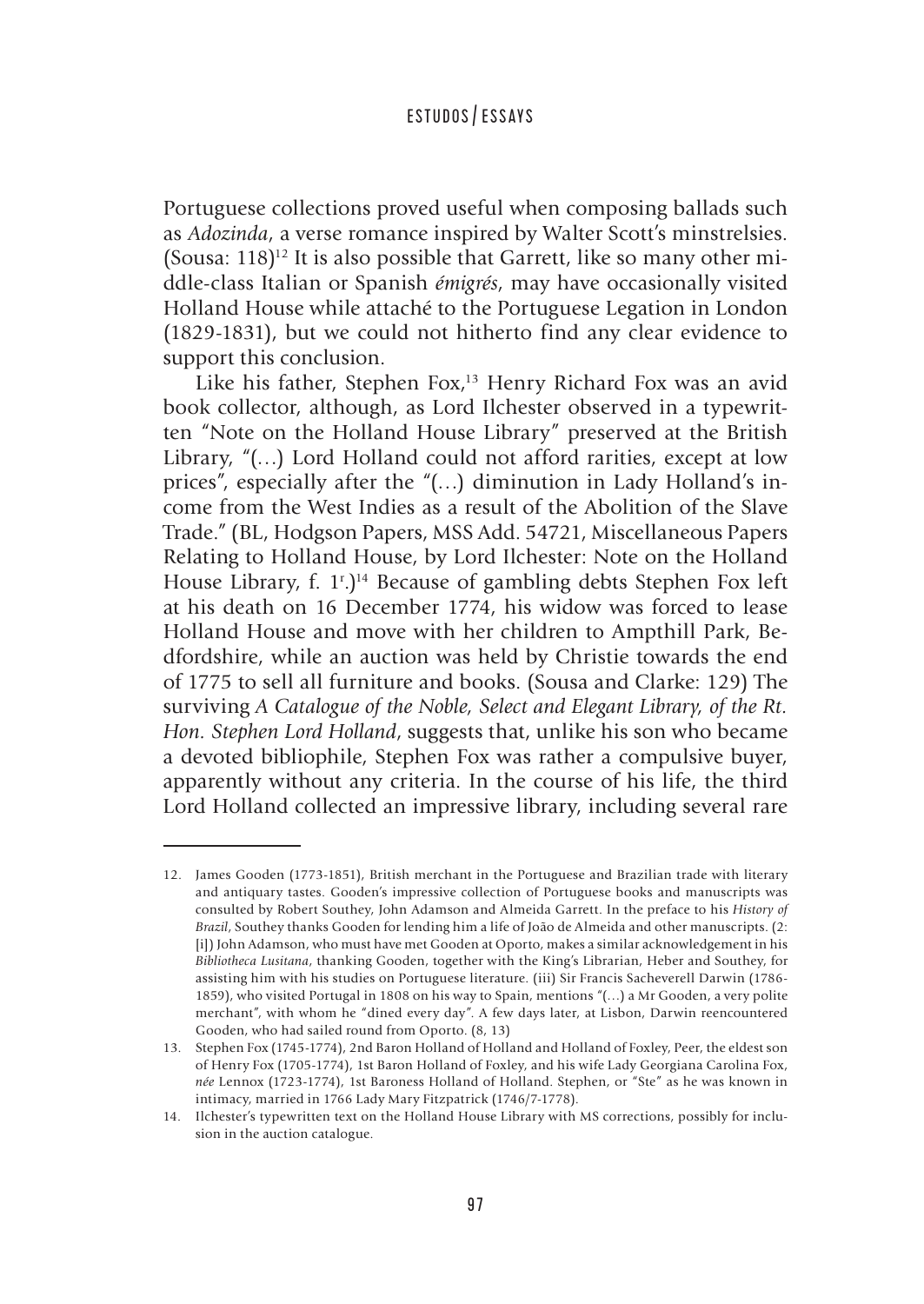books and manuscripts. When Faulkner published his *History and Antiquities of Kensington* in 1820, Holland's Library, which had been assembled since its owner moved to Kensington in 1797, contained an estimated 15,000 volumes. According to Faulkner:

> Its value does not consist in the extreme variety, or extraordinary splendour of the editions, nor are the bindings so sumptuous as in many modern libraries. But on the other hand, it is not deficient in specimens of each kind, and having been collected recently, it contains few works but such as are useful for perusal or reference. The series of French and English History and Memoirs is said to be very complete, and there are few private libraries in England which contain so good and so large a selection of Spanish and Italian authors, particularly Spanish law books. (153)

The Library, whose main section occupied the whole western wing, also contained an extensive collection of Portuguese books and manuscripts, which Southey consulted while writing on the literature and history of the Peninsula (Sanders 2:174) and John Adamson his *Memoirs of the Life and Writings of Luís de Camoens*, as he admitted in the preface: "(…) to Lord Holland, for his attention that his Lordship would allow the author to inspect the extremely rare and curious copy of the first edition of the Lusiad at Holland House (…)". (1:xii) The importance of Holland's collection of Portuguese and Spanish books and manuscripts is also stressed in an article in *Scribner's Monthly*, while comparing it – as well as that preserved at the British Museum – to the splendid collection bequeathed by the American Hispanist George Ticknor (1791-1871) to the Boston Public Library. (150)

Among the rarities owned by Lord Holland were several Spanish manuscripts dating from 1542 to 1610 as well as books, folios, tracts and pamphlets valued at £3000, miscellaneous and foreign books estimated at £5000 and several engravings from the *Morgado* de Mateus' edition of *Os Lusíadas* by Luís de Camões (Paris, 1817), valued at £1000. (BL, Hodgson Papers, MSS Add. 54721, Miscellaneous Papers Relating to Holland House, by Lord Ilchester: Lists of books saved from the Holland House Library after the bombings and fire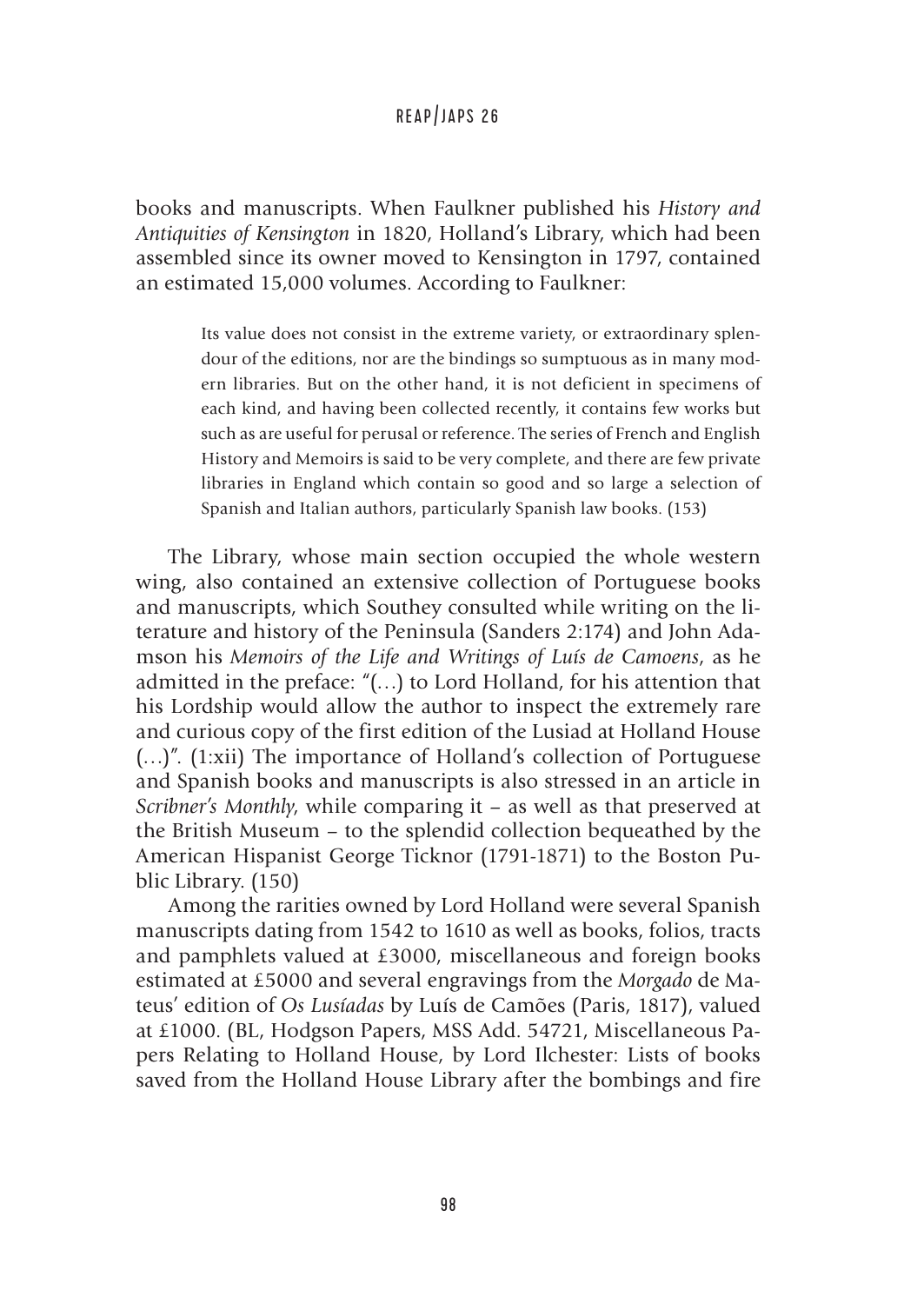

The family picture: the library of Holland House / C. R. Leslie, featuring Henry Richard Fox, Dr John Allen, Lady Elizabeth Vassall and Edgar Dogget, "Holland House and its Owners", *The Graphic*, 12 October 1889.

Marce this fort in  $-2$  $+ d \lambda$  to a faith źż.  $H. J: H.$  $\overline{0}$  s the allege in for VSIADAS the if it the de Luis de Camoés. con reivirais  $\epsilon$ mtine Let Indian or  $\overline{a}$  $\lambda$  $s_{ee}$   $a$ effos em Lisboa, com licença da npreffor en Lisboa,com licença a<br>fauctis Inquificão, es do Ordinas<br>rio : em cafa de Antonio<br>Göcaluez Impreffor.<br><u>Veccarracións</u> and is tales tt. Comments bay Joseph REDECES JENNESSE  $\overline{\mathcal{L}}$ Time inter

Title page of *Os Lusíadas* (1572), copy formerly owned by Lord Holland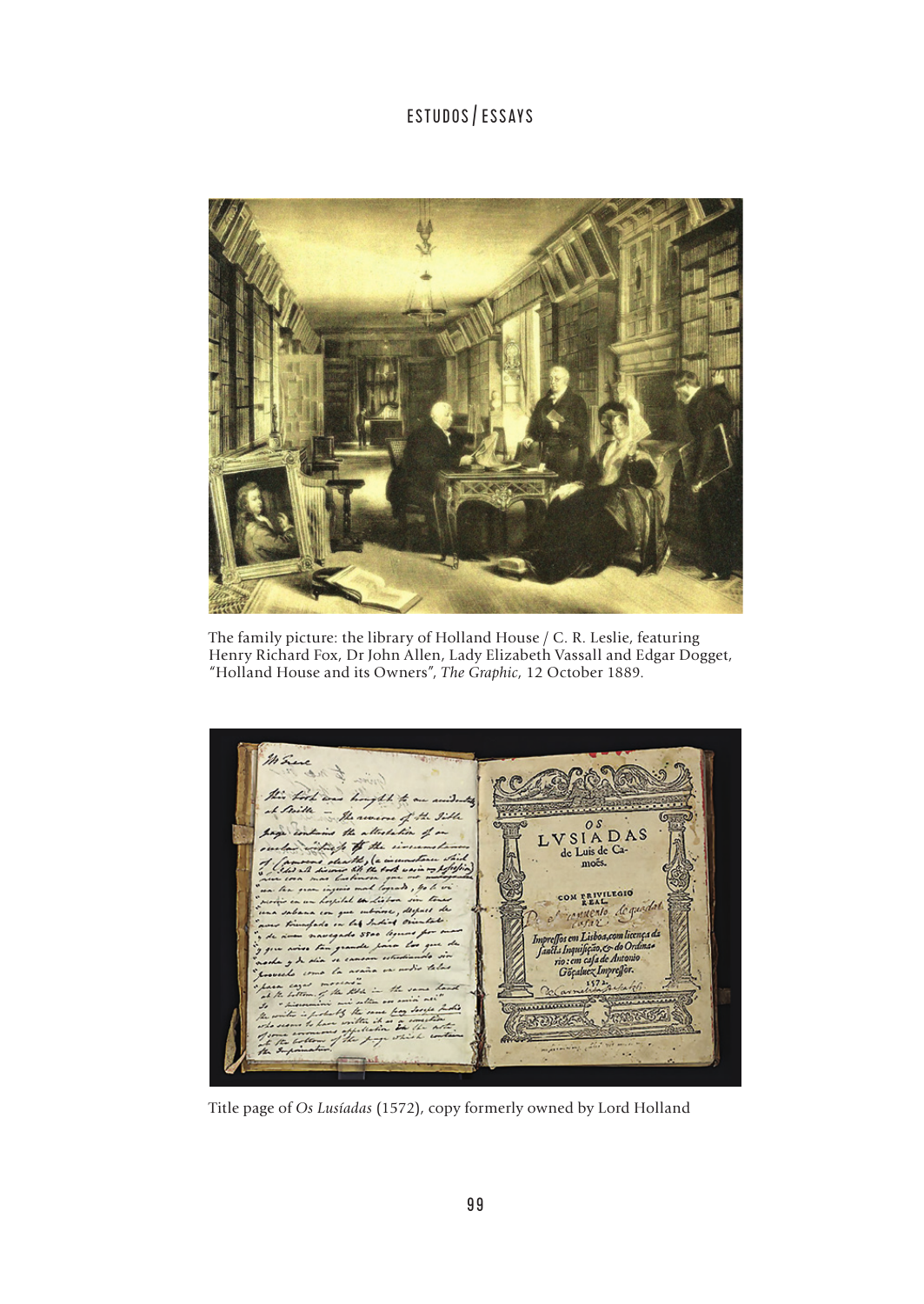#### $(4)$ , ff. 1<sup>r</sup>-6<sup>r</sup>)<sup>15</sup>

Another rarity was the copy of *Deliciae lusitano hispanica*, 16 by the Portuguese André de Resende,<sup>17</sup> presented to Holland by Archbishop Francisco do Cenáculo on 8 July 1809, when the Hollands stopped at Évora on their way from Seville to Lisbon.18 In his own words, "the Archbishop made me a present of a book on the antiquities & ancient divisions of Lusitania – by Resendius – & Renatius Vasconcellus – Cologne 1613". (BL, HHP, MSS Add. 51861, Lord Holland's travel journals: 1809, f. 8<sup>v</sup>, July 9)

Perhaps the most valuable book was the above mentioned *editio princeps* of *Os Lusíadas* (1572), offered to Holland by John Hookham Frere in 1812.<sup>19</sup> The book was unique in that on the reverse of the title page there was a manuscript account of Camões' life by Friar Joseph Indio, a Brazilian Indian converted to Christianity and taken to Portugal in Pedro Álvares Cabral's fleet, who allegedly had assisted the poet in his last days and to whom Camões had given his own

<sup>15.</sup> It consists in a folder with several lists of books sold at Hodgson & Co., of 115 Chancery Lane, or either kept by Lord Ilchester, with some written notes by the later.

<sup>16.</sup> *Deliciae lusitano hispanica. inquibus continentur de magnitudine Hispanici Imperij Relatio… Ab Andrea Resendio Collectae* (Coloniae Agrippinae *apud* Gerhardum Greuenbruch, 1613), of which there is a copy in the Biblioteca Nacional (RES. 715 P.).

<sup>17.</sup> André de Resende (1498-1573), Portuguese humanist and antiquary described as the founder of Portuguese archaeology, son of Pêro Vaz de Resende and of Ângela Leonor de Góis. Orphaned at an early age, Resende entered the Dominican Order aged ten. He attended the Spanish Universities of Alcalá de Henares and Salamanca, obtaining a doctorate from the latter. By 1533 he had abandoned the Dominican habit to embrace academic life, teaching at the Universities of Paris, Lisbon and Coimbra, and publishing a number of works, mostly on archaeology. Died in Évora, 1573, and buried in the cloister of the Convent of São Domingos.

<sup>18.</sup> D. Francisco Manuel do Cenáculo (1724-1814), Archbishop of Évora, a Franciscan friar of humble origin and a protégé of Pombal, son of José Martins, a locksmith, by Antónia Maria. Cenáculo was Preceptor to the Infant D. José (1761-1788), first son of the Infanta D. Maria, later Queen Maria I. Following Pombal's disgrace in 1777, Cenáculo was forced to resign his public posts and returned to Beja to resume the bishopric, dedicating himself to public education and to archaeological activities. In 1802, twenty-five years after Pombal's dismissal, Cenáculo was appointed Archbishop of Évora, where he created a Museum and a Public Library. He was also responsible for the organisation of the Library of the Convent of Jesus in Lisbon – now the main collection of the Academy of Sciences – and also gave some of his own books to the Royal Public Library of Lisbon, now the National Library.

<sup>19.</sup> John Hookham Frere (1769-1846), English diplomat, son of the archaeologist John Frere (1740-1807), of Roydon Hall, Norfolk, by his wife Jane Hookham. Extraordinary Envoy and Minister Plenipotentiary to Lisbon in 1800, Frere was transferred to Madrid in 1802 and there he remained until 1804. At the outbreak of the Peninsular War, Frere returned to Spain as Extraordinary Envoy and Minister Plenipotentiary, a position held from October 1808 to 31 July 1809. He was then recalled to England to answer for responsibility for the British defeat at Coruña (16 January 1809) and was replaced by Richard Wesley (1760-1842), Marquess of Wellesley. (Bindoff, Smith, and Webster: 89, 142)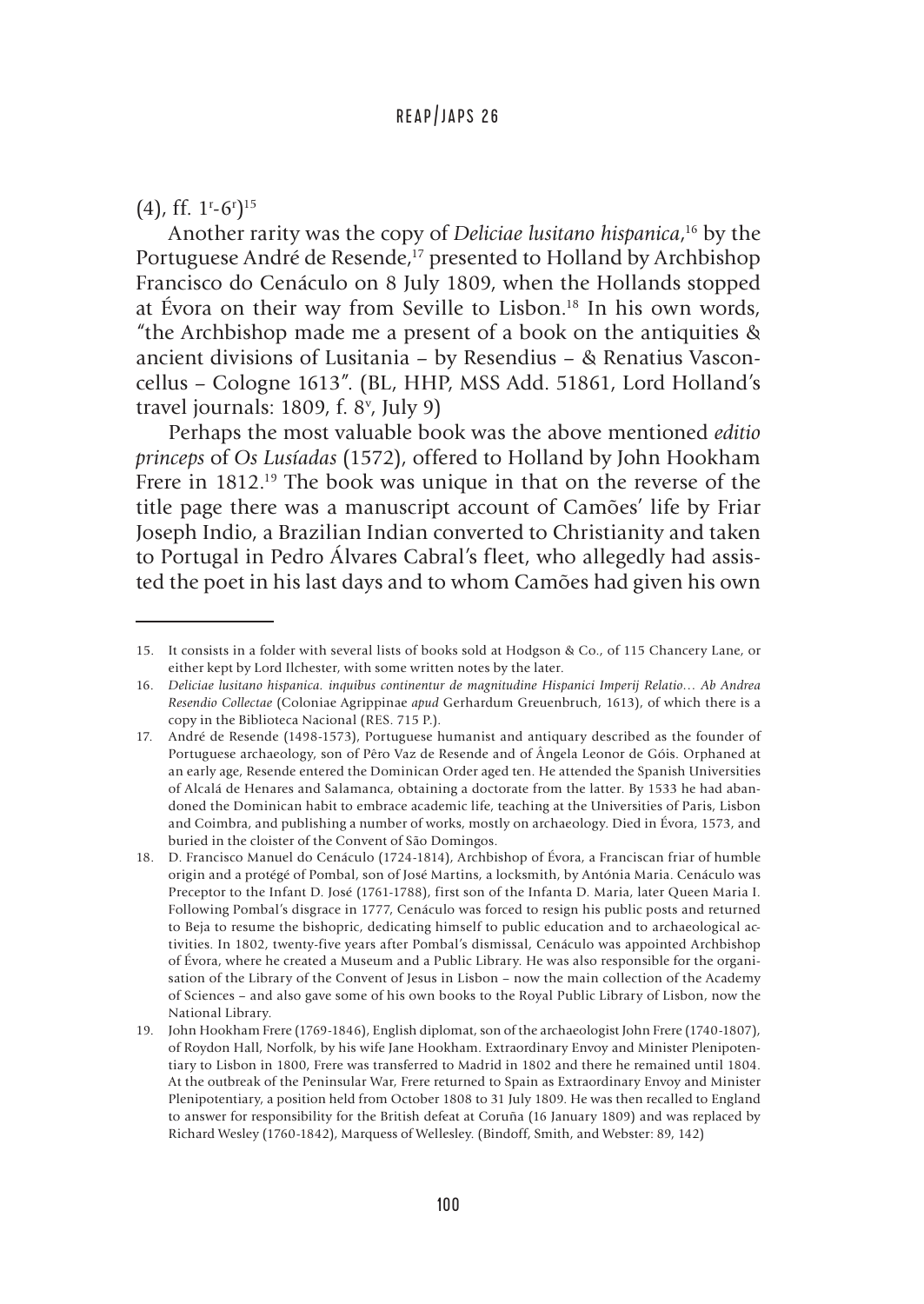copy.20 This information was confirmed by the *Morgado* de Mateus, who in his 1817 edition of *Os Lusíadas* noted that Holland had kindly lent him his copy. (vi, lxiii, xxiii) Mateus explained that Indio had taken the book to the Carmelite Convent of Guadalajara in Spain. Frere probably acquired the book in Seville, during the course of one of his diplomatic missions.

Marie Liechtenstein,<sup>21</sup> the adopted daughter of the fourth Lord Holland, gives a full description of the Holland's copy of *Os Lusíadas*:

> Os Lvsiadas de Luis de Camões. Com previlegio real. Impressos em Lisboa, com licença de santa Inquisição, et de Ordinario: em casa de Antonio Gõçaluez, Impressor, 1572; small 4to. On the title-page: "De el convento de Guadalcazara de Carmelita descalzos". On the reverse there is a MS. memorandum by Fray Joseph Indio, which is embodied in the following note by John Hockham Frere on the reverse of the fly-leaf: –

> "This book was brought to me accidently at Seville. The reverse of the title-page contains the attestation of an ocular witness to the circumstances of Camoens' death (a circumstance which I did not discover till the book was in my possession): – Que cosa mas lastimosa que ver un tan gran ingenio mal logrado yo lo vi morir en un hospital en Lisboa sin tener una savana con que cubrirse, despues de aver triunfado en la India Oriental y de aver navegado 5500 leguas por mar y que aviso tan grande para los que de noche y de dia se causan estudiando sin provecho como lo avaña en

<sup>20.</sup> According to a tradition, Luís de Camões died in misery in 1580, either in a house at the Calçada de Sant'Ana or in the Hospital of Sant'Ana, and buried at the Cemetery of the Convent of Sant'Ana, in the top of the Calçada de Sant'Ana, partially destroyed during the great Lisbon earthquake in 1755. However, it is more likely that he was buried at the pauper cemetery at the Calçada de Sant'Ana in front of the building now occupied by INATEL Foundation, and where it remained until 1833, when the new cemeteries of Prazeres and Alto de São João in the outskirts of Lisbon were extended. (Ribeiro: 141-48; *Archivo Pitoresco* 4:22 (1861): 175-76; *Gazeta de Lisboa*, 1833, 11 Jun.: 735; *Chronica Constitucional de Lisboa* 1822, 23 Out. and 28 Nov.: 412, 600)

<sup>21.</sup> Marie Henriette Adélaïde von Liechtenstein, *née* Fox (1850-1878), the adopted daughter of Henry Edward Fox (1802-1859), 4th Lord Holland, and his wife Lady Mary Augusta Coventry (1812-1889). Marie had been presented to them in 1851 by Dr Séguin, a family friend, who claimed he had discovered her in Paris. Marie was baptized at the Church of St Augustine as Marie Henriette Adélaïde, the daughter of Victoire Magny of Soissons, though her paternity was never revealed. The adoption raised suspicions, especially in Lady Holland, that Marie could be Holland's illegitimate child by his servant, a theory strengthened by the fact that relations between Marie and her adoptive mother were far from cordial. Marie Fox married Prince Louis von Liechtenstein at Holland House on 27 June 1872.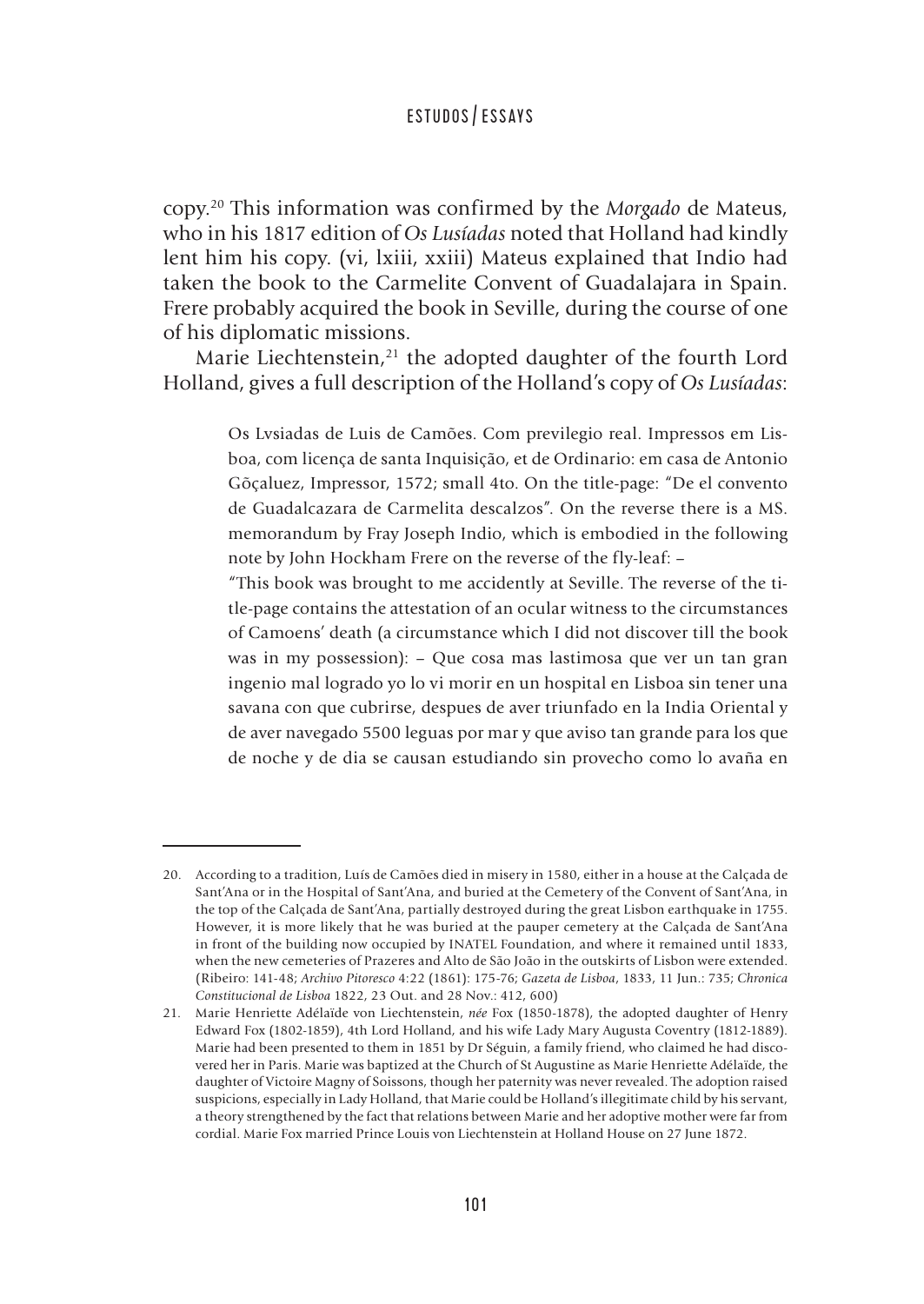ordrir telas para coger moscas<sup>22</sup> – At the bottom of the title, in the same hand, is: – Miseremini mei saltem vos amici mei. The writer is probably the same Fray Joseph Indio, who seems to have written it as a correction of some erroneous appellation in the note at the bottom of the page, which contains the Imprimateur. – J. H. Frere."

On the right of the fly-leaf: – "Given to me by Rt. Hon. J. H. Frere, November 1812. V.ll Holland." (177-78).

When Ilchester published *The Home of the Hollands* in 1937, he stated that *Os Lusíadas* was still in the Holland House Library. (255) This was the last mention of the book for many years and some feared that it had been destroyed in the bombing of 28 September 1940. Although part of Library of Holland House survived the fire that followed the German attack, according to Ilchester's "Note on the Holland House Library", of "(…) the many volumes which reposed on its shelves for more than one hundred years, half were destroyed or so badly damaged by fire and water, as to render their preservation a matter of grave doubt." (BL, Hodgson Papers, MSS Add. 54721, Miscellaneous Papers Relating to Holland House, by Lord Ilchester: Note on the Holland House Library, f. 1r .) Ilchester also observed:

> The hydrants, brought into action within a few minutes, were useless as there was no water. Fire engines were at premium, and by the time a main in Notting Hill had been tapped, the fire had spread to the roof of the Library, though it proved possible to save the South end of the long room. But water is just as destructive as fire, and the heavy rain which felled down on the roofless Library, left a mass of books hopelessly soaked and sodden, before any arrangement for removal was possible. (*ibidem*)

At the outbreak of the Second World War, Ilchester may have removed *Os Lusíadas* from Holland House and taken it to Melbury, as he did with the collection of manuscripts forming the Holland House Papers, pictures, ceramics and several pieces of furniture.

<sup>22.</sup> There is a translation of Joseph Indio's text by Isaac Disraeli: "What a lamentable thing to see so great a genius so ill rewarded! I saw him die in an hospital in Lisbon, without having a sheet or shroud, *una sauana*, to cover him, after having triumphed in the East Indies, and sailed 5500 leagues! What good advice for those who weary themselves night and day in study without profit!". (1:30)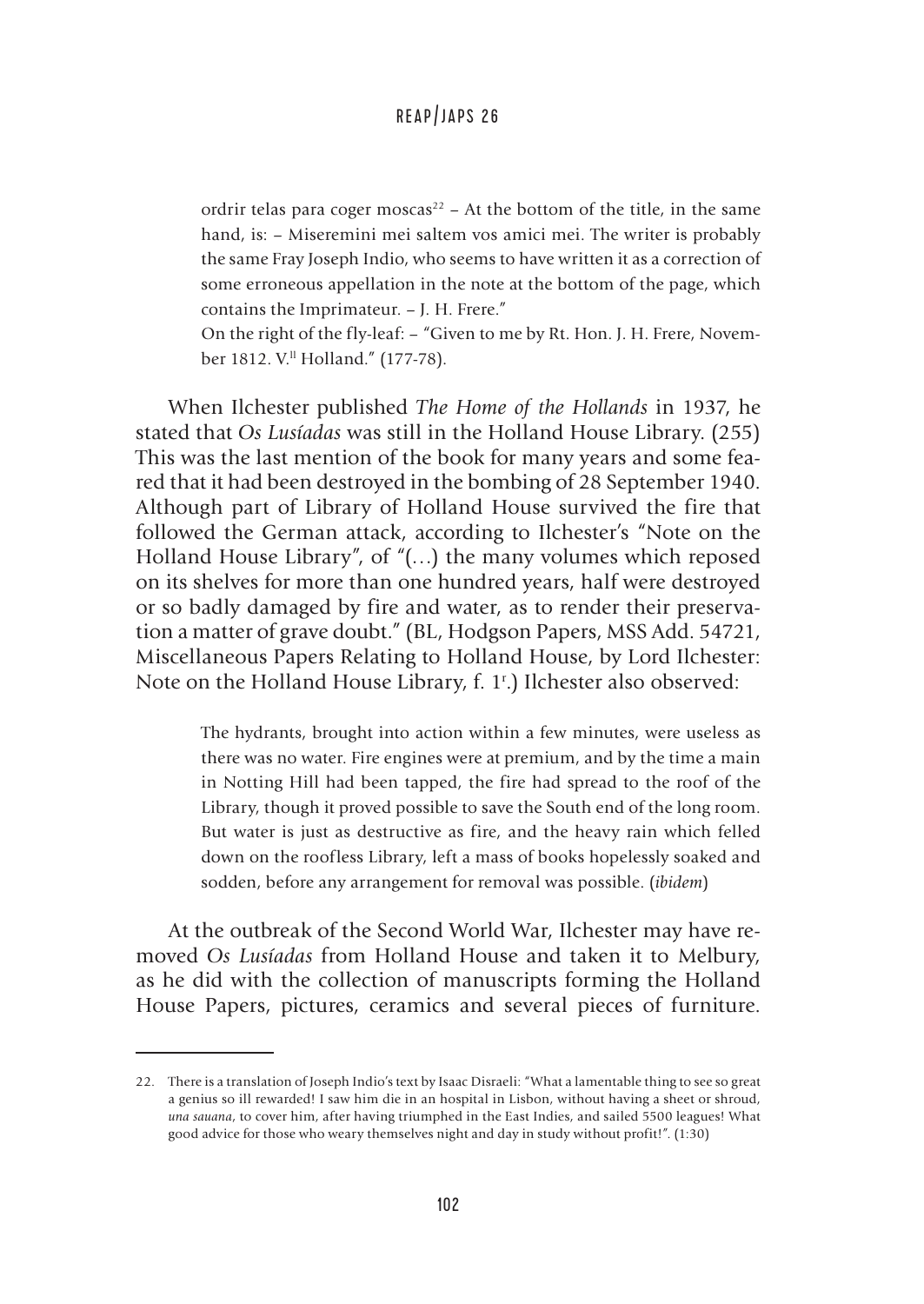(Hudson: 125; Keppel xii) It is not known whether this is what happened or whether the copy was rescued from the flames and included in the lot of books sold in an auction held in July 1947 at Hodgson & Co. – which brought Ilchester the sum of £5,280. Yet Holland's copy of *Os Lusíadas* survived and in 1966, it was acquired by Harry Ransom Humanities Research Center, University of Texas, Austin, where it is now preserved. But although the book went to Texas in the 1960s, it was only on 4 March 1970 that the purchase was officially concluded, through Lew David Feldman, a bookseller from El Dieff House, N.Y. Richard Oram, Associate Director and Hobby Foundation Librarian at Harry Ransom Center, with whom I had some correspondence recently, assured me that although he had been on the trail of the Feldman archive for years, he could not find any information about the history of the book prior to its acquisition by the University of Texas. Doubts continue as to the veracity of Joseph Indio's account of Camões.

## Works Cited

## **I) Manuscripts**

- BL, HHP, MSS Add. 51632, Papers Relative to Portugal: H. Chamberlain to Lord Holland, ff. 1<sup>r</sup>-[1<sup>v</sup>] (24 Nov. 1803).
- BL, HHP, MSS Add. 51737, Lord Holland to Caroline Fox, f. 163<sup>v</sup> (10 Jan. 1805).
- BL, HHP, MSS Add. 51861, Lord Holland's Travel Journals: 1809, f. 8<sup>v</sup> (9 July 1809).
- BL, HHP, MSS Add. 51953, Dinner Books: 1819-1825, f. 75r (6 Dec. 1821).
- BL, HODG, MSS Add. 54721, Miscellaneous Papers Relating to Holland House, by Lord Ilchester: Lists of books saved from the Holland House Library after the bombings and fire  $(4)$ , ff. 1<sup>r</sup>-6<sup>r</sup>.
- BL, HODG, MSS Add. 54721, Miscellaneous Papers Relating to Holland House / Lord Ilchester: Note on the Holland House Library, f. 1r .

## **II) Printed Source**s

Anonymous. "The Boston Public Library." *Scribner's Monthly: an Illustrated Magazine for the People* 3:2 (Dec. 1871): 150-156.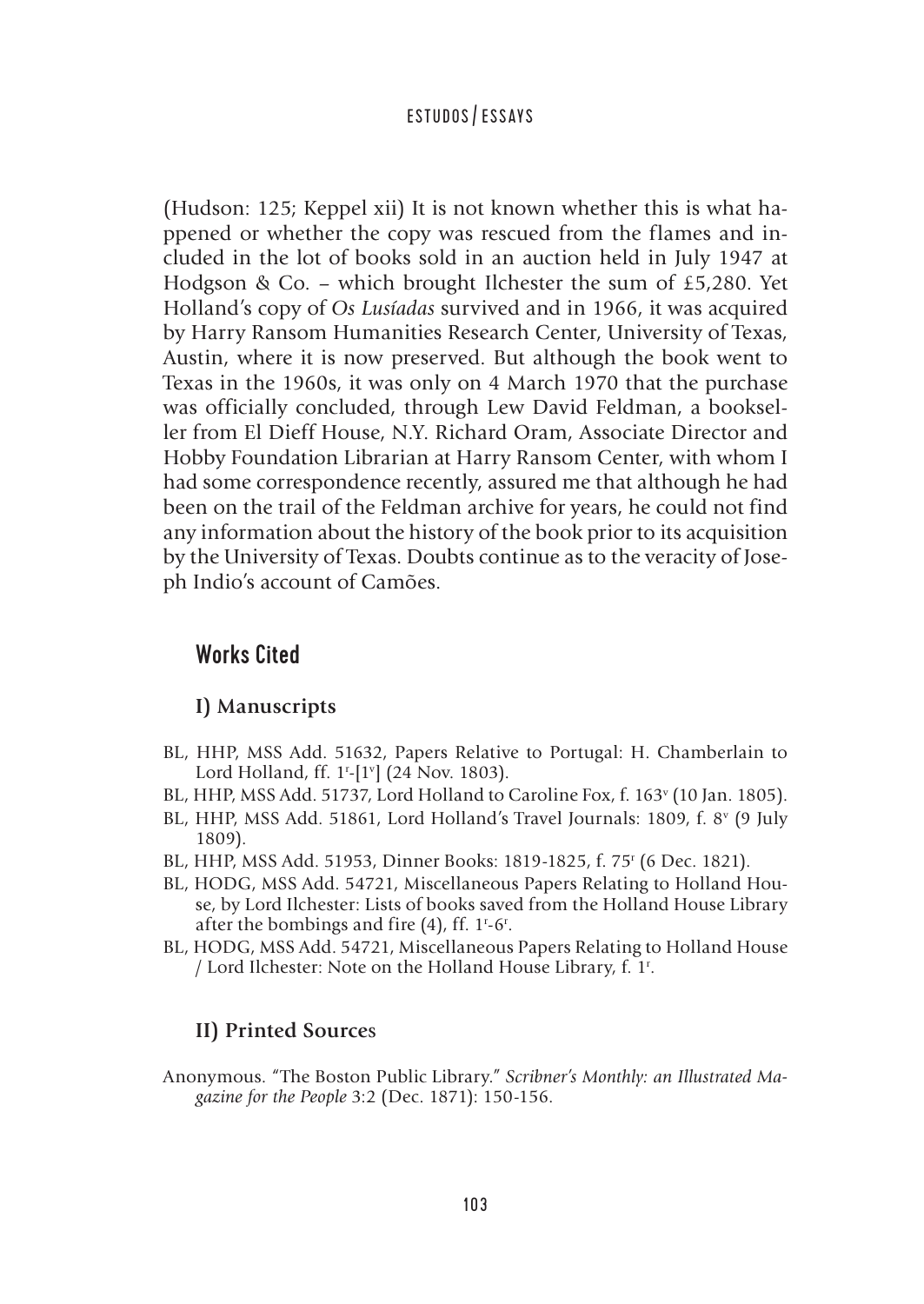- **---.** "Casa Onde Consta que Morou e Falleceu Camões." *Archivo Pitoresco: Semanario Illustrado* 4:22 (1861), 175-76.
- Adamson, John. "Preface" to *Memoirs of the Life and Writings of Luís de Camoens*. 2 vols. London: Printed for Longman, Hurst, Rees, 1820.
- ---. *Bibliotheca Lusitana: or Catalogue of Books and Tracts Relative to the History, Literature, and Poetry, of Portugal*. Newcastle on Tyne: Printed by T. and J. Hodgson, 1836.

Alonso, Manuel Moreno. "Principios políticos y razones personales para la reforma del estado en España (1805-1840): (De la correspondencia inédita de M. J. Quintana con Lord Holland)." *Revista de Estudios Políticos* 70 (Oct.- -Dic. 1990): 289-338.

Bindoff, S. T., E. F. Malcolm Smith, and Webster C. K. (eds.) *British Diplomatic Representatives 1789-1852*. London: The Royal Historical Society, 1934.

*Chronica Constitucional de Lisboa*, 1833, 23 Out. and 28 Nov.: 412, 600.

- Clarke, John and José Baptista de Sousa. "A 'Portuguese Garden' in Kensington." *Journal of Anglo-Portuguese Studies*, 25 (2016): 123-145.
- Darwin, Francis Sacheverell. *Travels in Spain and the East, 1808-1810*. Cambridge: University Press, 1927.
- Disraeli, Isaac. *The Works of Disraeli*. New Edition. 3 vols. London: Routledge, Warnes and Routledge, 1859.
- Faulkner, Thomas. *History and Antiquities of Kensington*. London: Printed for T. Egerton, 1820.
- Garrett, João Baptista de Almeida. *Notes to the Fourth Edition of Camões*. Lisboa: Casa da Viúva Bertrand e Filhos, 1854.
- *Gazeta de Lisboa*, 1833, 11 Jun.: 735.
- Holland, Henry Edward Fox, Fourth Baron of. *The Journal of Henry Edward Fox (afterwards fourth and last Lord Holland) 1818-1830*. London: Thornton Butterworth, 1823.
- Holland, Henry Richard Vassall-Fox, Third Baron of. "Speech in the House of Lords on Foreign Affairs". *The Times*, July 17, 1828: 6.
- Hudson, Derek. *Holland House in Kensington*. London: Peter Davies, 1967.
- Ilchester, Giles Stephen Holland Fox-Strangways, 6th Earl of. *Chronicles of Holland House 1820-1900*. New York: E. P. Dutton, 1938.
- ---. *The Home of the Hollands*. New York: E. P. Dutton, 1937.
- Keppel, Sonia. *The Sovereign Lady: a Life of Elizabeth Vassall, Third Lady Holland, With Her Family*. London: Hamish Hamilton, 1974.
- Liechtenstein, Marie, Princess, *Holland House*. 2 vols. London: Macmillan and Co., 1874.
- Mateus, José Maria do Carmo de Sousa Botelho Mourão e Vasconcelos, Morgado de. "Advertencia" to *Os Lusiadas, Poema Epico de Luis de Camões, Nova Edição Correcta, e Dada á Luz, Conforme á de 1817, in-4.º, por Dom Joze Maria de Souza-Botelho, Morgado de Matteus, Socio da Academia Real das Sciencias de Lisboa*. Paris: Officina Typographica de Firmino Didot, 1819, [i]-xlv.
- Ribeiro, Victor. "O Cemiterio dos Pobres ou de Santa Anna (1566-1834)."